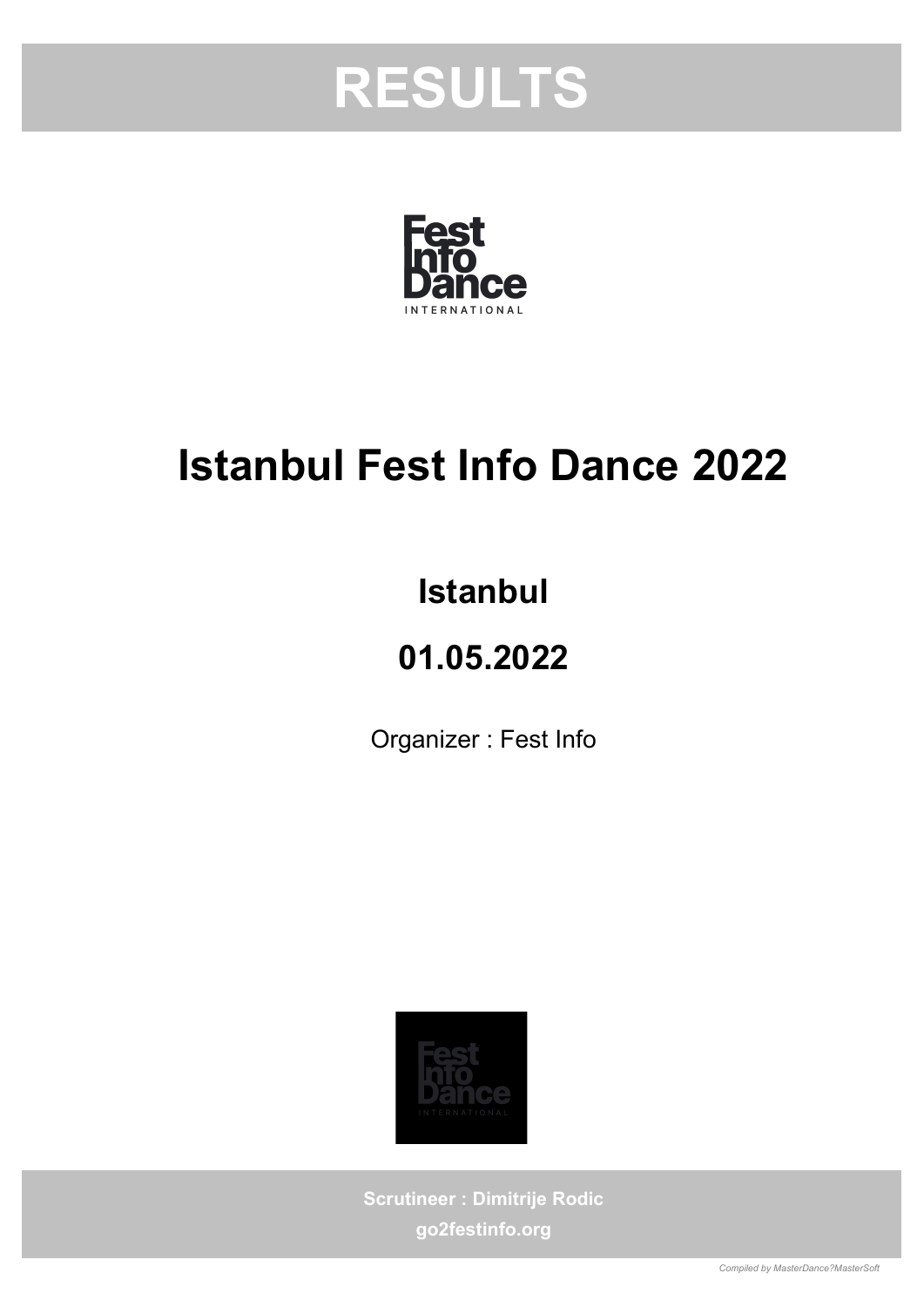|           | <b>COUNTRIES PARTICIPANTS</b> |            |             |                    |               |  |  |  |  |  |  |
|-----------|-------------------------------|------------|-------------|--------------------|---------------|--|--|--|--|--|--|
| <b>No</b> | <b>Country</b>                | Couple/Duo | <b>Solo</b> | <b>Form./Group</b> | <b>Member</b> |  |  |  |  |  |  |
|           | <b>MONTENEGRO</b>             |            |             |                    | 35            |  |  |  |  |  |  |
|           | <b>SERBIA</b>                 |            | 10          |                    | 23            |  |  |  |  |  |  |
|           | <b>TURKEY</b>                 |            |             |                    |               |  |  |  |  |  |  |
|           | <b>Total</b>                  |            | 19          |                    | 62            |  |  |  |  |  |  |

| <b>JUDGES</b>                                                 |                |                                                |                                             |              |             |                |                  |             |                |            |                |                |  |  |  |
|---------------------------------------------------------------|----------------|------------------------------------------------|---------------------------------------------|--------------|-------------|----------------|------------------|-------------|----------------|------------|----------------|----------------|--|--|--|
| No                                                            |                | <b>Position</b>                                | Judge                                       |              |             |                | <b>Country</b>   |             |                |            |                |                |  |  |  |
| 1                                                             |                | A                                              | Tatjana Štricki                             |              |             |                | <b>SERBIA</b>    |             |                |            |                |                |  |  |  |
| 2                                                             |                | B                                              | Tamara Basta                                |              |             |                | <b>UKRAINE</b>   |             |                |            |                |                |  |  |  |
| 3                                                             |                | $\overline{C}$                                 | Aleksandra Stojanović                       |              |             |                | <b>SERBIA</b>    |             |                |            |                |                |  |  |  |
| Competitors: 2<br>A Contemporary/Modern Solo Children - FINAL |                |                                                |                                             |              |             |                |                  |             |                |            |                |                |  |  |  |
| Place StNo                                                    |                |                                                | <b>Competitor</b>                           | <b>Dance</b> | Crit        | $\overline{A}$ | $\boldsymbol{B}$ | $\mathbf c$ | <b>Score</b>   | Sum        | Total          | <b>Place</b>   |  |  |  |
| 1                                                             | 1              | ATA HEPKAPTAN                                  |                                             |              | Tec         | 7.0            | 5.3              | 6.5         | 18.80          | 57.90      | 57.90          | 1              |  |  |  |
|                                                               |                | 'dangerous dancer'<br><b>IZMIR SAHNE G.S.K</b> |                                             |              | Cho<br>Imp  | 7.5<br>8.0     | 5.0<br>5.0       | 6.6<br>7.0  | 19.10<br>20.00 |            |                |                |  |  |  |
|                                                               |                | <b>IZMIR</b>                                   |                                             |              |             |                |                  |             |                |            |                |                |  |  |  |
| $\overline{2}$                                                | $\overline{2}$ | ZEYNEP HENA OZALP<br>'cymbals'                 |                                             |              | Tec<br>Cho  | 6.5<br>6.5     | 5.0<br>4.0       | 6.3<br>6.1  | 17.80<br>16.60 | 51.90      | 51.90          | $\overline{2}$ |  |  |  |
|                                                               |                | IZMIR SAHNE G.S.K                              |                                             |              | Imp         | 7.0            | 4.0              | 6.5         | 17.50          |            |                |                |  |  |  |
|                                                               |                | <b>IZMIR</b>                                   | A Contemporary/Modern Solo Junior - FINAL   |              |             |                |                  |             |                |            | Competitors: 2 |                |  |  |  |
| Place StNo                                                    |                |                                                | <b>Competitor</b>                           | <b>Dance</b> | Crit        | $\overline{A}$ | B                | C           | <b>Score</b>   | <b>Sum</b> | <b>Total</b>   | Place          |  |  |  |
| 1                                                             | 3              | <b>EYLUL ERDEM</b>                             |                                             |              | Tec         | 5.5            | 7.0              | 5.4         | 17.90          | 54.40      | 54.40          | 1              |  |  |  |
|                                                               |                | 'spanish fever'                                |                                             |              | Cho         | 5.6            | 7.0              | 5.0         | 17.60          |            |                |                |  |  |  |
|                                                               |                | <b>IZMIR SAHNE G.S.K</b><br><b>IZMIR</b>       |                                             |              | Imp         | 5.9            | 7.0              | 6.0         | 18.90          |            |                |                |  |  |  |
| $\overline{2}$                                                | 4              | <b>ILAYDA ATAR</b>                             |                                             | ä,           | Tec         | 6.7            | 5.0              | 5.2         | 16.90          | 50.60      | 50.60          | $\overline{2}$ |  |  |  |
|                                                               |                | 'daisy girl'<br><b>IZMIR SAHNE G.S.K</b>       |                                             |              | Cho<br>Imp  | 5.5<br>6.0     | 6.0<br>5.0       | 5.4<br>5.8  | 16.90<br>16.80 |            |                |                |  |  |  |
|                                                               |                | <b>IZMIR</b>                                   |                                             |              |             |                |                  |             |                |            |                |                |  |  |  |
|                                                               |                |                                                | <b>A Folk Duo Junior - FINAL</b>            |              |             |                |                  |             |                |            | Competitors: 1 |                |  |  |  |
| Place StNo                                                    |                |                                                | <b>Competitor</b>                           | <b>Dance</b> | <b>Crit</b> | $\overline{A}$ | $\boldsymbol{B}$ | С           | <b>Score</b>   | <b>Sum</b> | <b>Total</b>   | Place          |  |  |  |
| 1                                                             | 5              | Jana Perutović<br>Martina Mrkić                |                                             |              | Tec<br>Cho  | 5.6<br>5.3     | 4.0<br>4.0       | 5.2<br>5.2  | 14.80<br>14.50 | 44.40      | 44.40          |                |  |  |  |
|                                                               |                | ART VIVA DANCE                                 |                                             |              | Imp         | 6.0            | 4.0              | 5.1         | 15.10          |            |                |                |  |  |  |
|                                                               |                | Nikšić                                         | A Street Jazz/MTV Solo Junior - FINAL       |              |             |                |                  |             |                |            | Competitors: 2 |                |  |  |  |
|                                                               |                |                                                |                                             |              |             |                |                  |             |                |            |                |                |  |  |  |
| Place StNo                                                    |                |                                                | <b>Competitor</b>                           | Dance        | Crit        | А              | $\boldsymbol{B}$ | $\mathbf c$ | <b>Score</b>   | <b>Sum</b> | Total          | <b>Place</b>   |  |  |  |
| 1                                                             | 7              | Vasilisa Jovićević<br>'CONO'                   |                                             |              | Tec<br>Cho  | 7.0<br>6.9     | 7.3<br>7.3       | 8.0<br>8.3  | 22.30<br>22.50 | 67.50      | 67.50          |                |  |  |  |
|                                                               |                | ART VIVA DANCE<br>Nikšić                       |                                             |              | Imp         | 6.4            | 7.5              | 8.8         | 22.70          |            |                |                |  |  |  |
| $\overline{2}$                                                | 6              | Anđela Poček                                   |                                             |              | Tec         | 7.0            | 7.0              | 7.2         | 21.20          | 64.30      | 64.30          | 2              |  |  |  |
|                                                               |                | 'BUN UN THE DANCE'                             |                                             |              | Cho<br>Imp  | 6.8<br>6.3     | 7.0<br>7.0       | 8.0<br>8.0  | 21.80<br>21.30 |            |                |                |  |  |  |
|                                                               |                | ART VIVA DANCE<br>Nikšić                       |                                             |              |             |                |                  |             |                |            |                |                |  |  |  |
|                                                               |                |                                                | A Street Jazz/MTV Group Children - FINAL    |              |             |                |                  |             |                |            | Competitors: 1 |                |  |  |  |
| <b>Place StNo</b>                                             |                |                                                | <b>Competitor</b>                           | <b>Dance</b> | Crit        | $\overline{A}$ | $\boldsymbol{B}$ | C           | <b>Score</b>   | <b>Sum</b> | <b>Total</b>   | Place          |  |  |  |
| 1                                                             | 8              | ART VIVA DANCE Nikšić                          |                                             |              | Tec         | 5.5            | 7.0              | 5.6         | 18.10          | 54.70      | 54.70          |                |  |  |  |
|                                                               |                | 'OUE CALOR'<br>ART VIVA DANCE                  |                                             |              | Cho<br>Imp  | 5.9<br>6.0     | 7.0<br>7.0       | 5.2<br>5.5  | 18.10<br>18.50 |            |                |                |  |  |  |
|                                                               |                | Nikšić                                         |                                             |              |             |                |                  |             |                |            |                |                |  |  |  |
|                                                               |                |                                                | A Street Jazz/MTV Production Junior - FINAL |              |             |                |                  |             |                |            | Competitors: 1 |                |  |  |  |
| Place StNo                                                    |                |                                                | <b>Competitor</b>                           | <b>Dance</b> | Crit        | $\overline{A}$ | $\boldsymbol{B}$ | С           | Score          | <b>Sum</b> | <b>Total</b>   | Place          |  |  |  |
| 1                                                             | 9              | ART VIVA DANCE Nikšić<br>'Get right'           |                                             |              | Tec<br>Cho  | 5.9<br>5.7     | 7.0<br>7.0       | 7.9<br>7.5  | 20.80<br>20.20 | 63.30      | 63.30          | 1              |  |  |  |
|                                                               |                | ART VIVA DANCE                                 |                                             |              | Imp         | 6.5            | 7.0              | 8.8         | 22.30          |            |                |                |  |  |  |

Nikšić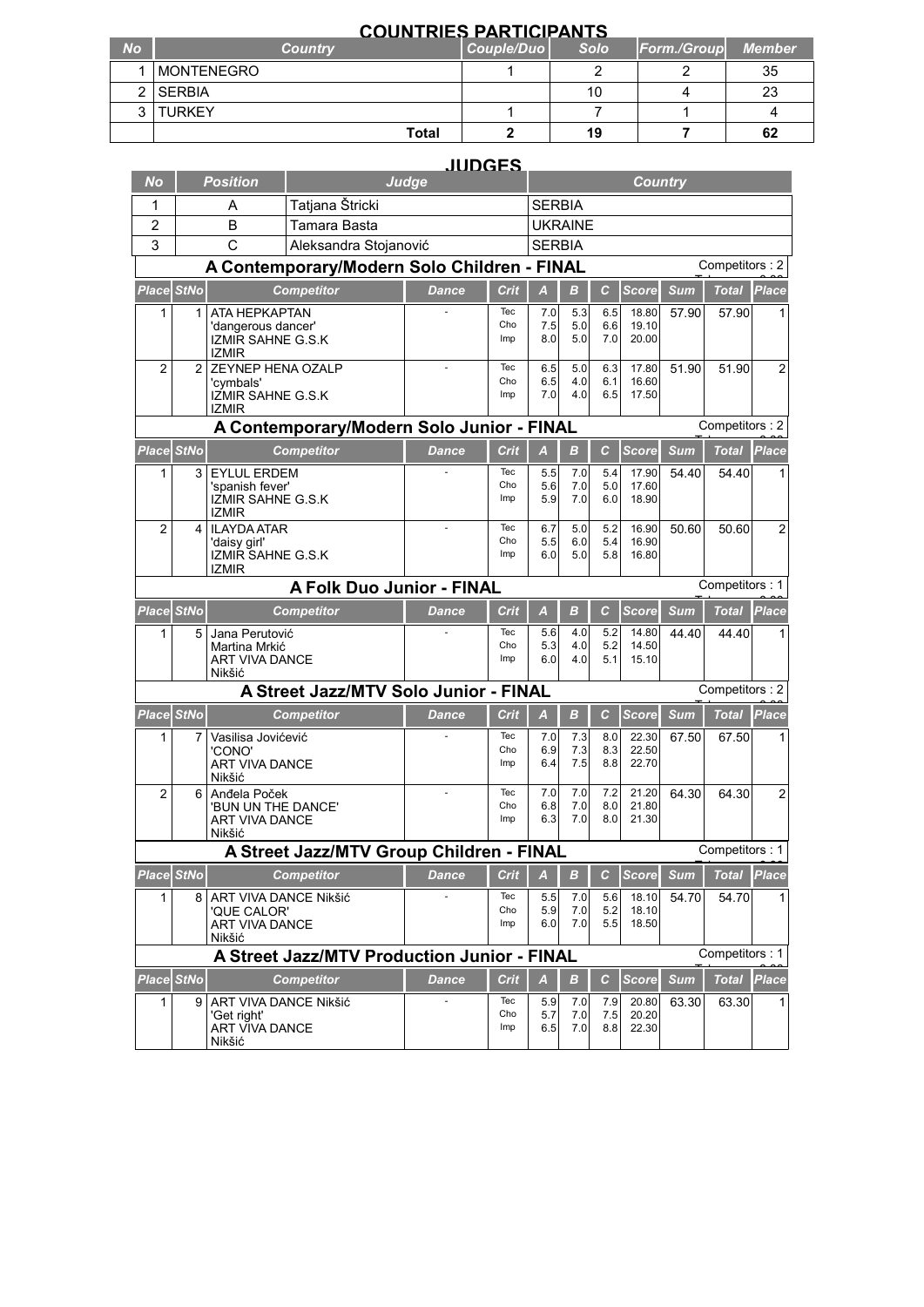| Competitors: 2<br><b>B Open Solo Children - FINAL</b> |                                                     |                                                                                  |              |                    |                   |                                |                   |                                |                     |                       |                   |  |
|-------------------------------------------------------|-----------------------------------------------------|----------------------------------------------------------------------------------|--------------|--------------------|-------------------|--------------------------------|-------------------|--------------------------------|---------------------|-----------------------|-------------------|--|
| Place StNo                                            |                                                     | <b>Competitor</b>                                                                | <b>Dance</b> | Crit               | A                 | B                              | С                 | <b>Score</b>                   | <b>Sum</b>          | <b>Total</b>          | <b>Place</b>      |  |
| 1                                                     | 11                                                  | Monika Ristović<br>'My world'<br>Balet Idea<br>Obrenovac                         |              | Tec<br>Cho<br>Imp  | 6.9<br>5.9<br>7.5 | 6.0<br>6.0<br>6.0              | 7.8<br>8.0<br>8.0 | 20.70<br>19.90<br>21.50        | 62.10               | 62.10                 | 1                 |  |
| $\overline{2}$                                        | 10                                                  | Ana Marković<br>'Etida'<br><b>Balet Idea</b><br>Obrenovac                        | ÷,           | Tec<br>Cho<br>Imp  | 5.6<br>5.9<br>7.0 | 5.2<br>5.6<br>5.0              | 5.1<br>5.1<br>5.5 | 15.90<br>16.60<br>17.50        | 50.00               | 50.00                 | $\overline{2}$    |  |
|                                                       | <b>B Open Solo Junior - FINAL</b><br>Competitors: 1 |                                                                                  |              |                    |                   |                                |                   |                                |                     |                       |                   |  |
| Place StNo                                            |                                                     | <b>Competitor</b>                                                                | <b>Dance</b> | <b>Crit</b>        | $\overline{A}$    | В                              | с                 | <b>Score</b>                   | <b>Sum</b>          | <b>Total</b>          | Place             |  |
| 1                                                     | 12                                                  | Anja Simić<br>'007'<br><b>Balet Idea</b><br>Obrenovac                            |              | Tec<br>Cho<br>Imp  | 5.9<br>6.2<br>6.0 | 5.0<br>5.0<br>5.0              | 6.8<br>6.5<br>6.7 | 17.70<br>17.70<br>17.70        | 53.10               | 53.10                 |                   |  |
|                                                       |                                                     | <b>B Open Solo Senior - FINAL</b>                                                |              |                    |                   |                                |                   |                                |                     | Competitors: 1        |                   |  |
| Place StNo                                            |                                                     | <b>Competitor</b>                                                                | <b>Dance</b> | Crit               | A                 | $\boldsymbol{B}$               | с                 | <b>Score</b>                   | <b>Sum</b>          | <b>Total</b>          | Place             |  |
| 1                                                     | 13                                                  | Mina Cerović<br>'Bad news'<br>Balet Idea<br>Obrenovac                            |              | Tec<br>Cho<br>Imp  | 6.5<br>5.7<br>6.0 | 7.0<br>7.0<br>7.0              | 7.2<br>6.9<br>7.5 | 20.70<br>19.60<br>20.50        | 60.80               | 60.80                 |                   |  |
|                                                       |                                                     | <b>B Contemporary/Modern Solo Junior - FINAL</b>                                 |              |                    |                   |                                |                   |                                |                     | Competitors: 3        |                   |  |
| Place StNo                                            |                                                     | <b>Competitor</b>                                                                | <b>Dance</b> | Crit               | A                 | $\boldsymbol{B}$               | $\mathbf{C}$      | <b>Score</b>                   | <b>Sum</b>          | <b>Total</b>          | Place             |  |
| 1                                                     | 15                                                  | Ana Gavrilović<br>'Black dream'<br><b>Balet Idea</b><br>Obrenovac                |              | Tec<br>Cho<br>Imp  | 8.0<br>8.0<br>8.0 | 7.0<br>7.0<br>7.0              | 8.5<br>8.2<br>8.7 | 23.50<br>23.20<br>23.70        | 70.40               | 70.40                 |                   |  |
| $\overline{2}$                                        | 16                                                  | <b>ILKE HEPKAPTAN</b><br>'free girl'<br><b>IZMIR SAHNE G.S.K</b><br><b>IZMIR</b> |              | Tec<br>Cho<br>Imp  | 7.0<br>6.9<br>7.0 | 4.0<br>4.0<br>4.0              | 6.1<br>6.0<br>6.5 | 17.10<br>16.90<br>17.50        | 51.50               | 51.50                 | 2                 |  |
| 3                                                     | 14                                                  | Adalet CELIKKOL<br>'talking chair'<br><b>IZMIR SAHNE G.S.K</b><br><b>IZMIR</b>   |              | Tec<br>Cho<br>Imp  | 1.0<br>1.0<br>1.0 | 1.0<br>1.0<br>1.0              | 1.0<br>1.0<br>1.0 | 3.00<br>3.00<br>3.00           | 9.00                | 9.00                  | 3                 |  |
|                                                       |                                                     | <b>B Contemporary/Modern Group Junior - FINAL</b>                                |              |                    |                   |                                |                   |                                |                     | Competitors: 1        |                   |  |
| Place StNo                                            |                                                     | <b>Competitor</b>                                                                | Dance        | <b>Crit</b>        | A                 | $\boldsymbol{B}$               | с                 | <b>Score</b>                   | <b>Sum</b>          | Total                 | <b>Place</b>      |  |
| 1                                                     | 17                                                  | quadruple dream<br>'quadruple dream'<br><b>IZMIR SAHNE G.S.K</b><br><b>IZMIR</b> |              | Tec<br>Cho<br>Imp  | 6.0<br>6.3<br>6.5 | 7.0<br>7.0<br>7.0              | 6.0<br>6.5<br>7.5 | 19.00<br>19.80<br>21.00        | 59.80               | 59.80                 |                   |  |
|                                                       |                                                     | <b>B Jazz Style Solo Junior - FINAL</b>                                          |              |                    |                   |                                |                   |                                |                     | Competitors: 1        |                   |  |
| Place StNo                                            |                                                     | <b>Competitor</b>                                                                | <b>Dance</b> | Crit               | А                 | B                              | C                 | <b>Score</b>                   | <b>Sum</b>          | <b>Total</b>          | Place             |  |
| 1                                                     | 18                                                  | Jana Bugarski<br>'Frozen'<br><b>Balet Idea</b><br>Obrenovac                      |              | Tec<br>Cho<br>Imp  | 5.9<br>6.1<br>6.0 | 6.0<br>6.0<br>6.0              | 7.8<br>8.0<br>8.0 | 19.70<br>20.10<br>20.00        | 59.80               | 59.80                 | 1                 |  |
|                                                       |                                                     | <b>B Art Solo Children - FINAL</b>                                               |              |                    |                   |                                |                   |                                |                     | Competitors: 1        |                   |  |
|                                                       | Place StNo                                          | Competitor                                                                       | <b>Dance</b> | <b>Crit</b>        | A                 | в                              | с                 | <b>Score</b>                   | <b>Sum</b>          | <b>Total</b>          | <b>Place</b>      |  |
| 1                                                     | 19                                                  | Liubica Mrav<br>'Dreams'<br><b>Balet Idea</b><br>Obrenovac                       |              | Tec<br>Cho<br>Imp  | 6.2<br>7.0<br>7.5 | 6.0<br>6.0<br>6.0              | 8.4<br>8.0<br>8.6 | 20.60<br>21.00<br>22.10        | 63.70               | 63.70                 | 1                 |  |
|                                                       |                                                     | <b>B Art Solo Junior - FINAL</b>                                                 |              |                    |                   |                                |                   |                                |                     | Competitors: 2        |                   |  |
| Place StNo<br>1                                       | 20                                                  | <b>Competitor</b><br>Ana Jeremić<br>'Tango Evora'                                | <b>Dance</b> | Crit<br>Tec<br>Cho | A<br>6.9<br>5.6   | $\boldsymbol{B}$<br>7.0<br>7.0 | С<br>8.8<br>8.8   | <b>Score</b><br>22.70<br>21.40 | <b>Sum</b><br>67.50 | <b>Total</b><br>67.50 | <b>Place</b><br>1 |  |
| $\overline{c}$                                        | 21                                                  | <b>Balet Idea</b><br>Obrenovac<br>YASEMIN NEVA YAMAN                             |              | Imp<br>Tec         | 7.0<br>5.5        | 7.0<br>4.0                     | 9.4<br>5.2        | 23.40<br>14.70                 | 50.50               | 50.50                 | $\overline{2}$    |  |
|                                                       |                                                     | 'lullaby'<br><b>IZMIR SAHNE G.S.K</b><br><b>IZMIR</b>                            |              | Cho<br>Imp         | 5.9<br>6.9        | 4.0<br>4.0                     | 7.0<br>8.0        | 16.90<br>18.90                 |                     |                       |                   |  |